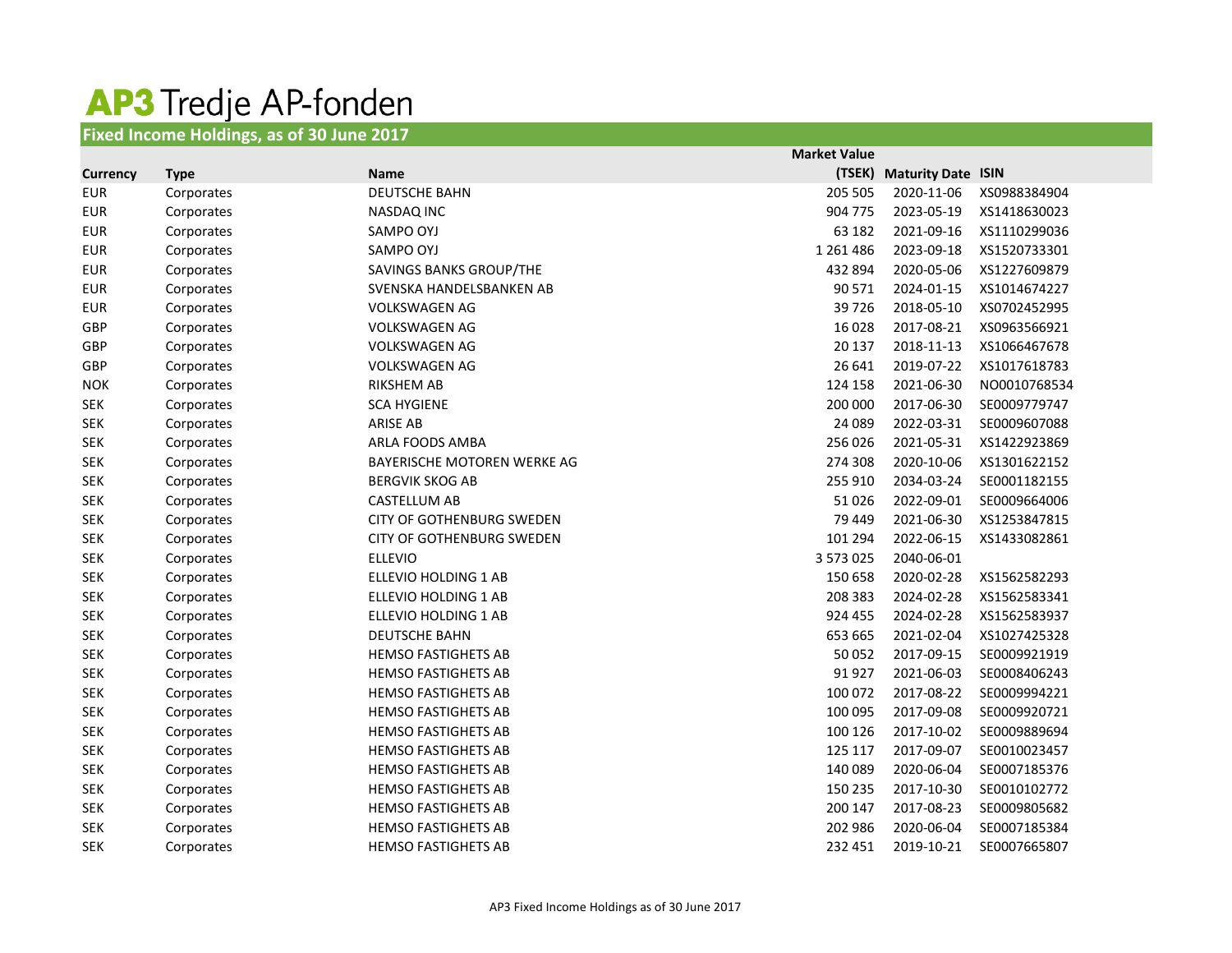|                 |             |                            | <b>Market Value</b> |                           |              |
|-----------------|-------------|----------------------------|---------------------|---------------------------|--------------|
| <b>Currency</b> | <b>Type</b> | <b>Name</b>                | (TSEK)              | <b>Maturity Date ISIN</b> |              |
| <b>SEK</b>      | Corporates  | <b>HEMSO FASTIGHETS AB</b> | 300 213             | 2017-08-21                | SE0009858160 |
| <b>SEK</b>      | Corporates  | <b>HEMSO FASTIGHETS AB</b> | 300 328             | 2017-09-19                | SE0009832728 |
| <b>SEK</b>      | Corporates  | <b>HEMSO FASTIGHETS AB</b> | 500 764             | 2017-10-26                | SE0010102293 |
| <b>SEK</b>      | Corporates  | <b>IKANO BANK AB</b>       | 72 208              | 2020-04-15                | SE0006994265 |
| <b>SEK</b>      | Corporates  | <b>IKANO BANK AB</b>       | 161 328             | 2021-01-26                | SE0009553860 |
| <b>SEK</b>      | Corporates  | <b>TELENOR</b>             | 690 194             | 2019-03-19                | XS1046594542 |
| <b>SEK</b>      | Corporates  | SBAB                       | 101 152             | 2021-06-23                | XS1436518606 |
| <b>SEK</b>      | Corporates  | <b>LKAB</b>                | 274 732             | 2019-12-09                | SE0006535928 |
| <b>SEK</b>      | Corporates  | LANSFORSAKRINGAR AB        | 153 004             | 2021-05-18                | SE0008348270 |
| <b>SEK</b>      | Corporates  | <b>LANTMANNEN EK FOR</b>   | 204 512             | 2020-12-07                | SE0007783832 |
| <b>SEK</b>      | Corporates  | <b>FORTUM VÄRME</b>        | 132 861             | 2022-05-18                | SE0007075130 |
| <b>SEK</b>      | Corporates  | <b>RIKSHEM AB</b>          | 50 031              | 2017-08-14                | SE0009922255 |
| <b>SEK</b>      | Corporates  | <b>RIKSHEM AB</b>          | 60 065              | 2017-09-18                | SE0009773179 |
| <b>SEK</b>      | Corporates  | <b>RIKSHEM AB</b>          | 100 067             | 2017-08-18                | SE0009832785 |
| <b>SEK</b>      | Corporates  | <b>RIKSHEM AB</b>          | 100 072             | 2017-08-22                | SE0009858285 |
| <b>SEK</b>      | Corporates  | <b>RIKSHEM AB</b>          | 100 075             | 2017-08-24                | SE0009888431 |
| <b>SEK</b>      | Corporates  | <b>RIKSHEM AB</b>          | 100 103             | 2017-09-14                | SE0009807241 |
| <b>SEK</b>      | Corporates  | <b>RIKSHEM AB</b>          | 100 126             | 2017-10-02                | SE0009889587 |
| <b>SEK</b>      | Corporates  | <b>RIKSHEM AB</b>          | 100 134             | 2017-10-09                | SE0010023796 |
| <b>SEK</b>      | Corporates  | <b>RIKSHEM AB</b>          | 140 000             | 2017-07-04                | SE0009606494 |
| <b>SEK</b>      | Corporates  | <b>RIKSHEM AB</b>          | 170 168             | 2017-09-11                | SE0009806672 |
| <b>SEK</b>      | Corporates  | <b>RIKSHEM AB</b>          | 200 109             | 2017-08-09                | SE0009921018 |
| <b>SEK</b>      | Corporates  | <b>RIKSHEM AB</b>          | 200 147             | 2017-08-23                | SE0009888423 |
| <b>SEK</b>      | Corporates  | <b>RIKSHEM AB</b>          | 200 171             | 2017-09-01                | SE0009889579 |
| <b>SEK</b>      | Corporates  | <b>RIKSHEM AB</b>          | 200 200             | 2017-09-12                | SE0009807100 |
| <b>SEK</b>      | Corporates  | <b>RIKSHEM AB</b>          | 250 211             | 2017-08-31                | SE0009895576 |
| <b>SEK</b>      | Corporates  | <b>RIKSHEM AB</b>          | 250 227             | 2017-09-05                | SE0009806029 |
| <b>SEK</b>      | Corporates  | <b>RIKSHEM AB</b>          | 250 319             | 2017-10-03                | SE0009889876 |
| <b>SEK</b>      | Corporates  | <b>RIKSHEM AB</b>          | 62 574              | 2022-02-22                | SE0009345630 |
| <b>SEK</b>      | Corporates  | <b>RIKSHEM AB</b>          | 100 065             | 2018-08-24                | SE0007438726 |
| <b>SEK</b>      | Corporates  | <b>RIKSHEM AB</b>          | 103 669             | 2020-11-18                | SE0007731088 |
| <b>SEK</b>      | Corporates  | <b>RIKSHEM AB</b>          | 140 227             | 2018-05-07                | SE0007073895 |
| <b>SEK</b>      | Corporates  | <b>RIKSHEM AB</b>          | 328 205             | 2020-01-20                | SE0007953575 |
| <b>SEK</b>      | Corporates  | <b>RIKSHEM AB</b>          | 334 828             | 2021-04-22                | SE0008294185 |
| <b>SEK</b>      | Corporates  | SAMPO OYJ                  | 168 962             | 2046-12-01                | XS1525537145 |
| <b>SEK</b>      | Corporates  | SAMPO OYJ                  | 201 040             | 2020-05-28                | XS1238814278 |
| <b>SEK</b>      | Corporates  | SAMPO OYJ                  | 267 133             | 2046-12-01                | XS1525537061 |
| <b>SEK</b>      | Corporates  | SKANDIA AB                 | 100 082             | 2017-08-29                | SE0009995053 |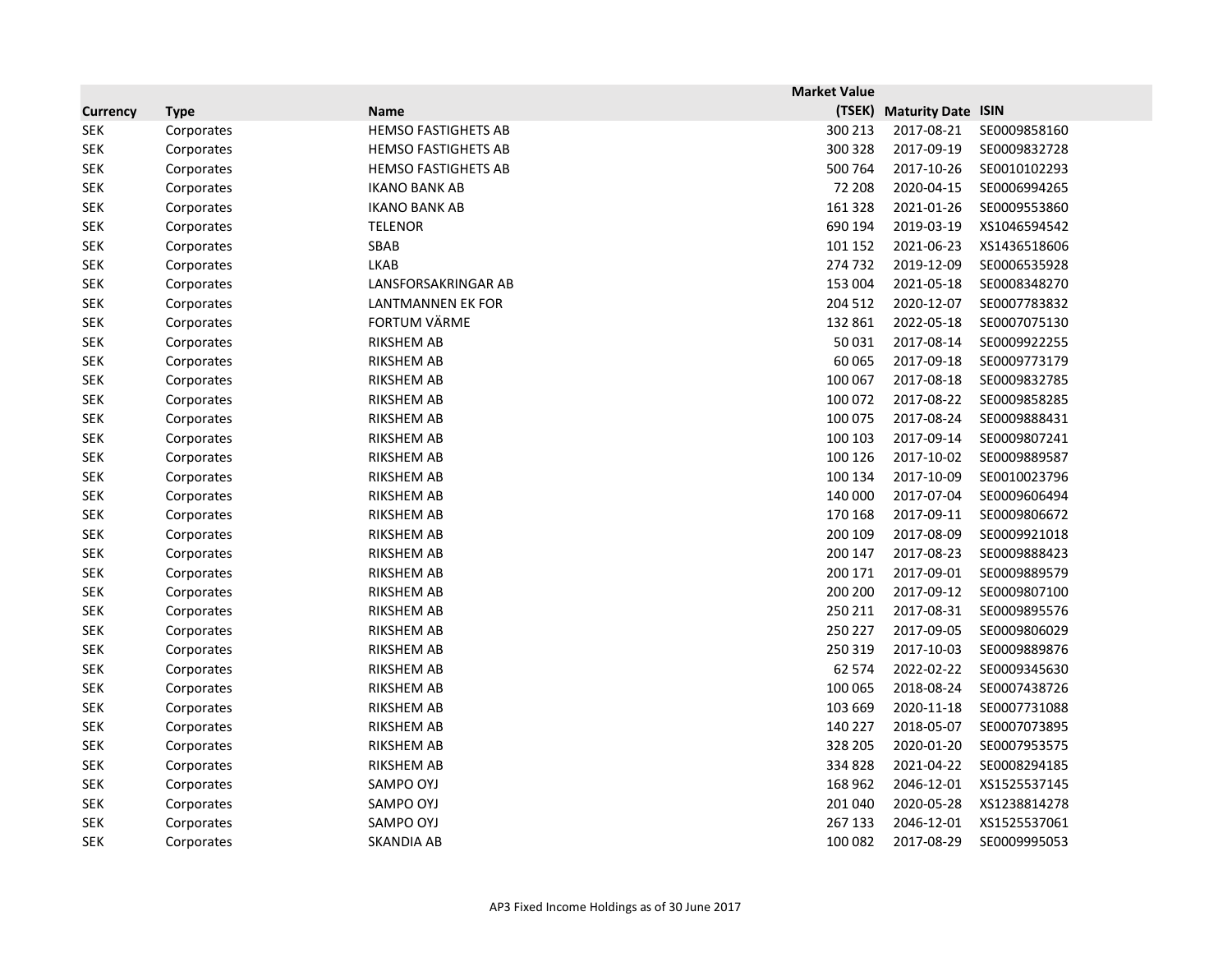|                 |             |                                  | <b>Market Value</b> |                           |              |
|-----------------|-------------|----------------------------------|---------------------|---------------------------|--------------|
| <b>Currency</b> | <b>Type</b> | <b>Name</b>                      | (TSEK)              | <b>Maturity Date ISIN</b> |              |
| <b>SEK</b>      | Corporates  | SPARBANKEN SKANE AB              | 50 174              | 2018-02-12                | SE0008014989 |
| <b>SEK</b>      | Corporates  | SPARBANKEN SKANE AB              | 200 103             | 2017-08-07                | SE0009606460 |
| <b>SEK</b>      | Corporates  | <b>SPARBANKEN SYD</b>            | 100 256             | 2022-06-28                | SE0010102426 |
| <b>SEK</b>      | Corporates  | <b>SWEDISH MATCH AB</b>          | 156 092             | 2021-01-29                | XS1353819003 |
| <b>SEK</b>      | Corporates  | <b>SWEDISH MATCH AB</b>          | 205 749             | 2018-09-19                | XS0678163154 |
| <b>SEK</b>      | Corporates  | <b>SWEDISH MATCH AB</b>          | 398 590             | 2022-05-30                | XS1619638528 |
| <b>SEK</b>      | Corporates  | TELE2 AB                         | 306 421             | 2023-02-24                | XS1571151627 |
| <b>SEK</b>      | Corporates  | <b>HEMSO FASTIGHETS AB</b>       | 102 778             | 2019-10-21                | SE0007665815 |
| <b>SEK</b>      | Corporates  | <b>VASAKRONAN AB</b>             | 77927               | 2021-01-20                | SE0007953930 |
| <b>SEK</b>      | Corporates  | VASAKRONAN AB                    | 89 510              | 2022-05-24                | SE0009983810 |
| <b>SEK</b>      | Corporates  | <b>VASAKRONAN AB</b>             | 200 091             | 2017-08-03                | SE0009889868 |
| <b>SEK</b>      | Corporates  | <b>VOLKSWAGEN AG</b>             | 100 130             | 2017-08-28                | XS1280780534 |
| <b>SEK</b>      | Corporates  | <b>SCANIA</b>                    | 137 159             | 2021-09-06                | XS1485739723 |
| <b>SEK</b>      | Corporates  | <b>SCANIA</b>                    | 150 283             | 2019-10-11                | XS1595522092 |
| <b>SEK</b>      | Corporates  | <b>SCANIA</b>                    | 509 081             | 2020-03-16                | XS1202801715 |
| <b>SEK</b>      | Corporates  | <b>VOLVO AB</b>                  | 99 959              | 2019-09-19                | XS1616904493 |
| <b>SEK</b>      | Corporates  | <b>VOLVO AB</b>                  | 100 163             | 2019-09-19                | XS1616904147 |
| <b>SEK</b>      | Corporates  | <b>WILLHEM AB</b>                | 100 064             | 2017-08-16                | SE0009921901 |
| <b>SEK</b>      | Corporates  | <b>WILLHEM AB</b>                | 100 065             | 2017-08-17                | SE0009973209 |
| <b>SEK</b>      | Corporates  | <b>WILLHEM AB</b>                | 100 067             | 2017-08-18                | SE0009832447 |
| <b>SEK</b>      | Corporates  | <b>WILLHEM AB</b>                | 100 080             | 2017-08-28                | SE0009888977 |
| <b>SEK</b>      | Corporates  | <b>WILLHEM AB</b>                | 139 596             | 2020-06-26                | SE0010102046 |
| <b>SEK</b>      | Corporates  | <b>WILLHEM AB</b>                | 150 142             | 2017-09-08                | SE0010023341 |
| <b>SEK</b>      | Corporates  | <b>WILLHEM AB</b>                | 150 148             | 2017-09-11                | SE0009807076 |
| <b>SEK</b>      | Corporates  | <b>WILLHEM AB</b>                | 150 152             | 2017-09-13                | SE0009832348 |
| <b>SEK</b>      | Corporates  | <b>WILLHEM AB</b>                | 200 284             | 2017-10-16                | SE0010100842 |
| <b>SEK</b>      | Corporates  | <b>WILLHEM AB</b>                | 207 062             | 2021-11-01                | SE0009242332 |
| <b>SEK</b>      | Corporates  | <b>WILLHEM AB</b>                | 232 106             | 2021-01-18                | SE0009522188 |
| <b>SEK</b>      | Corporates  | <b>WILLHEM AB</b>                | 233 723             | 2019-02-11                | SE0006789632 |
| <b>SEK</b>      | Corporates  | <b>WILLHEM AB</b>                | 250 224             | 2017-09-04                | SE0010022673 |
| <b>SEK</b>      | Corporates  | <b>WILLHEM AB</b>                | 300 217             | 2017-08-22                | SE0009983919 |
| <b>SEK</b>      | Corporates  | <b>WILLHEM AB</b>                | 379 963             | 2021-06-09                | SE0008431985 |
| <b>USD</b>      | Corporates  | KOMMUNINVEST COOPERATIVE SOCIETY | 612 555             | 2021-06-01                | XS1618289802 |
| <b>USD</b>      | Corporates  | <b>VOLKSWAGEN AG</b>             | 16 900              | 2017-11-20                | XS0857054232 |
| <b>USD</b>      | Corporates  | <b>VOLKSWAGEN AG</b>             | 16 979              | 2020-05-22                | USU9273AAM72 |
| <b>USD</b>      | Corporates  | <b>VOLKSWAGEN AG</b>             | 17041               | 2019-11-20                | XS1139232299 |
| <b>USD</b>      | Corporates  | <b>VOLKSWAGEN AG</b>             | 17979               | 2020-08-12                | USN93695BL23 |
| <b>USD</b>      | Corporates  | <b>VOLKSWAGEN AG</b>             | 37 562              | 2018-05-22                | USU9273AAK17 |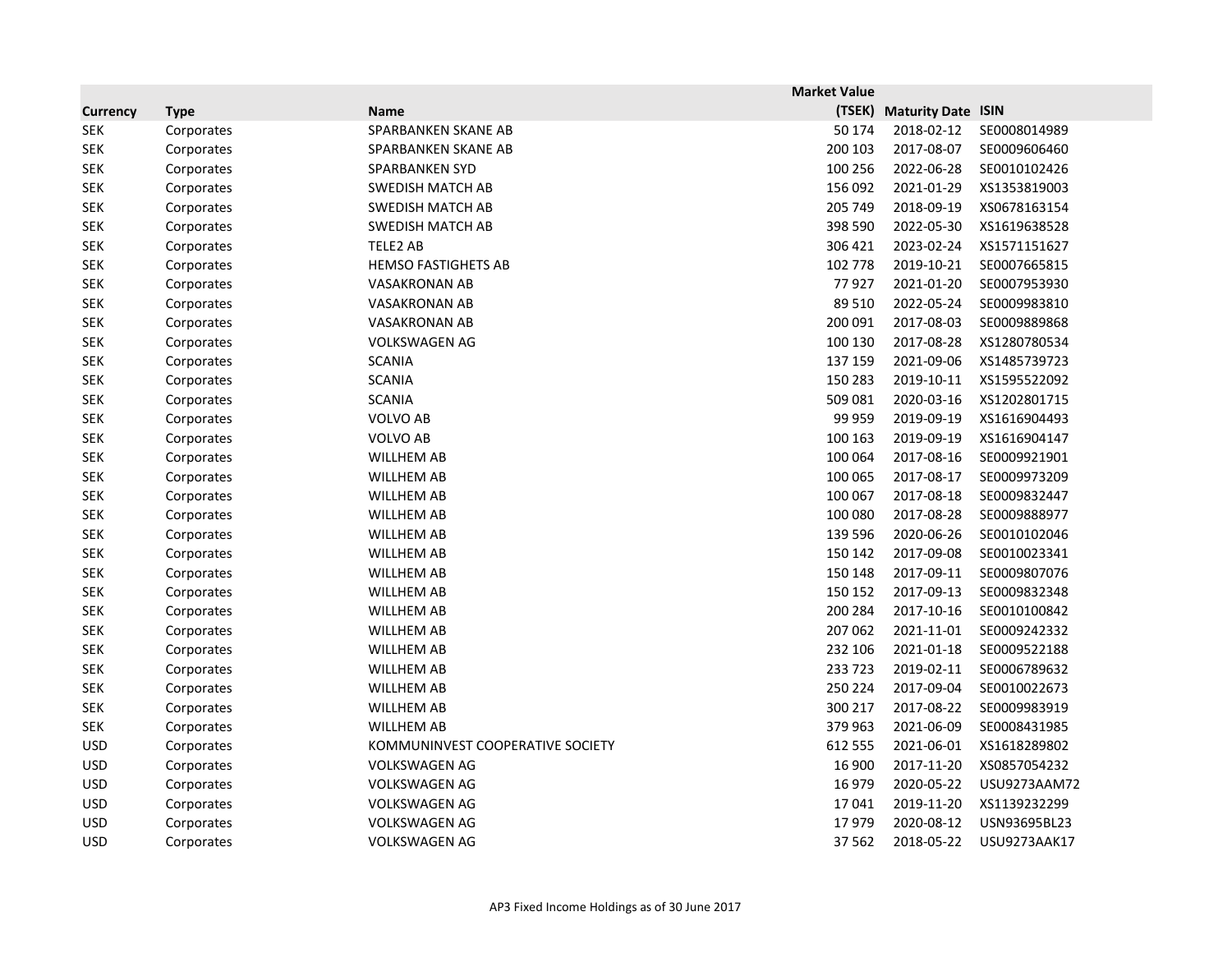|                 |                          |                                                    | <b>Market Value</b> |                           |              |
|-----------------|--------------------------|----------------------------------------------------|---------------------|---------------------------|--------------|
| <b>Currency</b> | <b>Type</b>              | <b>Name</b>                                        |                     | (TSEK) Maturity Date ISIN |              |
| <b>GBP</b>      | Governments & Sovereigns | EUROPEAN INVESTMENT BANK                           | 344 907             | 2020-03-07                | XS1051861851 |
| GBP             | Governments & Sovereigns | <b>KFW</b>                                         | 451 139             | 2020-06-05                | XS1268337844 |
| GBP             | Governments & Sovereigns | UNITED KINGDOM OF GREAT BRITAIN AND NORTHERN IRELA | 226 574             | 2026-07-22                | GB00BYZW3G56 |
| <b>GBP</b>      | Governments & Sovereigns | UNITED KINGDOM OF GREAT BRITAIN AND NORTHERN IRELA | 231 600             | 2020-07-22                | GB00BN65R198 |
| GBP             | Governments & Sovereigns | UNITED KINGDOM OF GREAT BRITAIN AND NORTHERN IRELA | 236829              | 2025-09-07                | GB00BTHH2R79 |
| <b>GBP</b>      | Governments & Sovereigns | UNITED KINGDOM OF GREAT BRITAIN AND NORTHERN IRELA | 251 359             | 2021-09-07                | GB00B4RMG977 |
| GBP             | Governments & Sovereigns | UNITED KINGDOM OF GREAT BRITAIN AND NORTHERN IRELA | 299 515             | 2023-09-07                | GB00B7Z53659 |
| GBP             | Governments & Sovereigns | UNITED KINGDOM OF GREAT BRITAIN AND NORTHERN IRELA | 345 755             | 2025-03-07                | GB0030880693 |
| <b>GBP</b>      | Governments & Sovereigns | UNITED KINGDOM OF GREAT BRITAIN AND NORTHERN IRELA | 460 310             | 2024-09-07                | GB00BHBFH458 |
| GBP             | Governments & Sovereigns | UNITED KINGDOM OF GREAT BRITAIN AND NORTHERN IRELA | 500 662             | 2018-07-22                | GB00B8KP6M44 |
| GBP             | Governments & Sovereigns | UNITED KINGDOM OF GREAT BRITAIN AND NORTHERN IRELA | 799 912             | 2021-01-22                | GB00BYY5F581 |
| <b>GBP</b>      | Governments & Sovereigns | UNITED KINGDOM OF GREAT BRITAIN AND NORTHERN IRELA | 880 610             | 2017-09-07                | GB00B7F9S958 |
| GBP             | Governments & Sovereigns | UNITED KINGDOM OF GREAT BRITAIN AND NORTHERN IRELA | 1 150 609           | 2022-09-07                | GB00B7L9SL19 |
| <b>GBP</b>      | Governments & Sovereigns | UNITED KINGDOM OF GREAT BRITAIN AND NORTHERN IRELA | 1817359             | 2019-07-22                | GB00BDV0F150 |
| <b>JPY</b>      | Governments & Sovereigns | <b>JAPAN</b>                                       | 194 305             | 2024-09-10                | JP1120191EA0 |
| <b>SEK</b>      | Governments & Sovereigns | AFRICAN DEVELOPMENT BANK                           | 311 258             | 2019-03-12                | XS1044956214 |
| <b>SEK</b>      | Governments & Sovereigns | AFRICAN DEVELOPMENT BANK                           | 495 049             | 2022-06-01                | XS1527751991 |
| <b>SEK</b>      | Governments & Sovereigns | EUROPEAN INVESTMENT BANK                           | 281 421             | 2020-12-01                | XS0267891843 |
| <b>SEK</b>      | Governments & Sovereigns | EUROPEAN INVESTMENT BANK                           | 299 509             | 2022-07-19                | XS1551293019 |
| <b>SEK</b>      | Governments & Sovereigns | EUROPEAN INVESTMENT BANK                           | 508 369             | 2021-01-20                | XS1346202184 |
| <b>SEK</b>      | Governments & Sovereigns | EUROPEAN INVESTMENT BANK                           | 531 306             | 2019-04-23                | XS0773059042 |
| <b>SEK</b>      | Governments & Sovereigns | EUROPEAN INVESTMENT BANK                           | 570083              | 2023-11-13                | XS0852107266 |
| <b>SEK</b>      | Governments & Sovereigns | EUROPEAN INVESTMENT BANK                           | 597 200             | 2020-12-01                | XS0219399275 |
| <b>SEK</b>      | Governments & Sovereigns | <b>KFW</b>                                         | 505 598             | 2021-01-27                | XS1351716896 |
| <b>SEK</b>      | Governments & Sovereigns | KINGDOM OF SWEDEN                                  | 4 2 9 8             | 2028-12-01                | SE0000556599 |
| <b>SEK</b>      | Governments & Sovereigns | KINGDOM OF SWEDEN                                  | 9778                | 2025-06-01                | SE0005703550 |
| <b>SEK</b>      | Governments & Sovereigns | KINGDOM OF SWEDEN                                  | 29 0 31             | 2025-05-12                | SE0005676608 |
| <b>SEK</b>      | Governments & Sovereigns | KINGDOM OF SWEDEN                                  | 67486               | 2039-03-30                | SE0002829192 |
| <b>SEK</b>      | Governments & Sovereigns | KINGDOM OF SWEDEN                                  | 151 146             | 2027-12-01                | SE0009548704 |
| <b>SEK</b>      | Governments & Sovereigns | KINGDOM OF SWEDEN                                  | 374 363             | 2019-06-01                | SE0006758736 |
| <b>SEK</b>      | Governments & Sovereigns | KINGDOM OF SWEDEN                                  | 422 304             | 2026-06-01                | SE0008014062 |
| <b>SEK</b>      | Governments & Sovereigns | KINGDOM OF SWEDEN                                  | 442 228             | 2022-06-01                | SE0004211084 |
| <b>SEK</b>      | Governments & Sovereigns | KINGDOM OF SWEDEN                                  | 461 572             | 2032-06-01                | SE0007045745 |
| <b>SEK</b>      | Governments & Sovereigns | KINGDOM OF SWEDEN                                  | 1763398             | 2022-06-01                | SE0003784461 |
| <b>SEK</b>      | Governments & Sovereigns | NORDIC INVESTMENT BANK                             | 100 037             | 2017-08-29                | XS0821913646 |
| <b>SEK</b>      | Governments & Sovereigns | NORDIC INVESTMENT BANK                             | 203 492             | 2021-01-20                | XS1347786797 |
| <b>SEK</b>      | Governments & Sovereigns | NORDIC INVESTMENT BANK                             | 293 851             | 2023-09-22                | XS1494406074 |
| <b>SEK</b>      | Governments & Sovereigns | NORDIC INVESTMENT BANK                             | 351 329             | 2020-04-23                | XS1222727536 |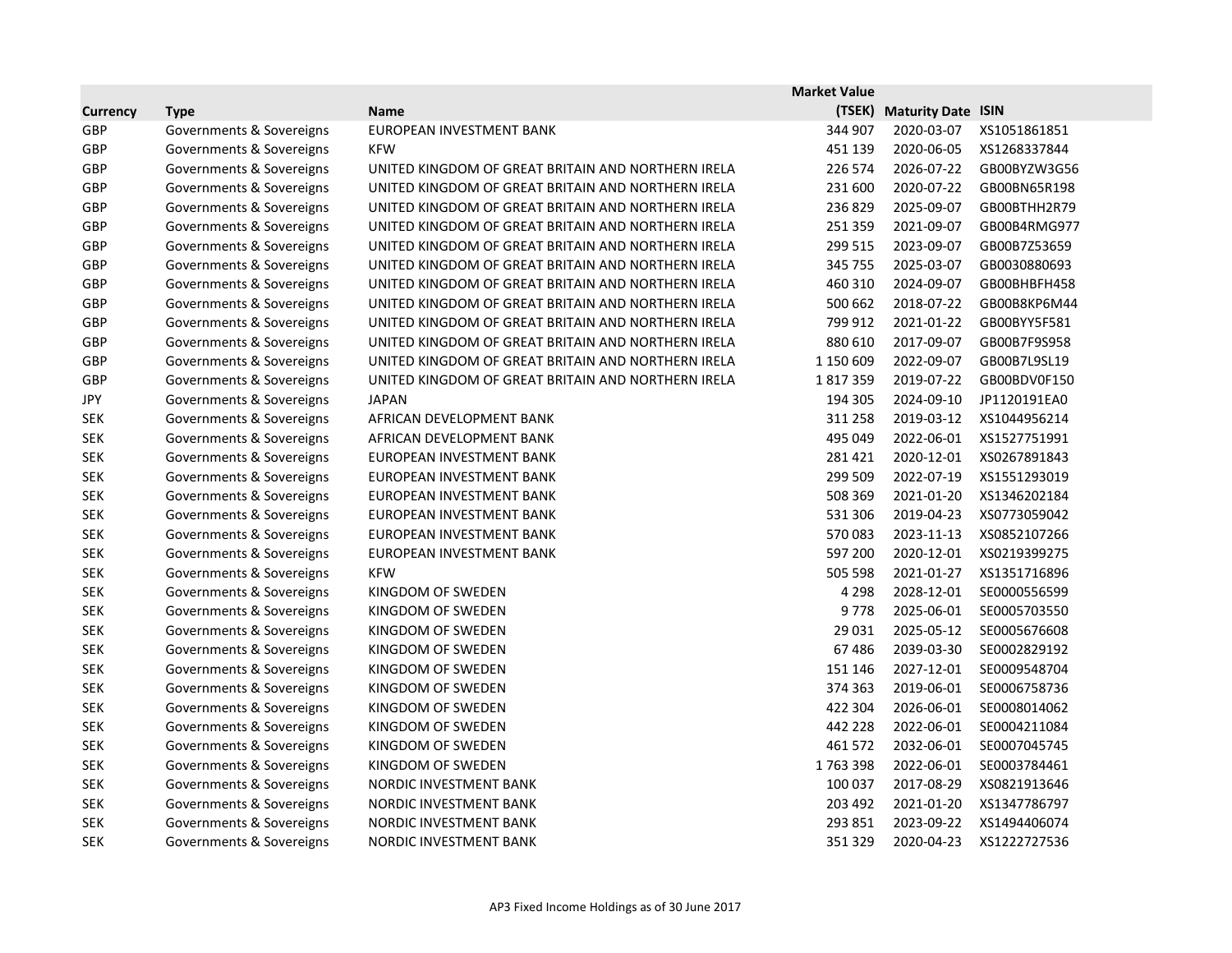|                 |                          |                                                | <b>Market Value</b> |                           |              |
|-----------------|--------------------------|------------------------------------------------|---------------------|---------------------------|--------------|
| <b>Currency</b> | <b>Type</b>              | <b>Name</b>                                    | (TSEK)              | <b>Maturity Date ISIN</b> |              |
| <b>SEK</b>      | Governments & Sovereigns | NORDIC INVESTMENT BANK                         | 504 075             | 2021-04-26                | XS1399311064 |
| <b>SEK</b>      | Governments & Sovereigns | ORESUNDSBRO KONSORTIET                         | 197 746             | 2020-12-01                | SE0001157173 |
| <b>SEK</b>      | Governments & Sovereigns | <b>REPUBLIC OF FINLAND</b>                     | 130 396             | 2017-08-31                | XS0318914693 |
| <b>SEK</b>      | Governments & Sovereigns | <b>FINNVERA</b>                                | 400 818             | 2018-08-17                | XS0981865065 |
| <b>SEK</b>      | Governments & Sovereigns | <b>WORLD BANK GROUP/THE</b>                    | 252 177             | 2017-12-15                | XS0485770241 |
| <b>SEK</b>      | Governments & Sovereigns | <b>WORLD BANK GROUP/THE</b>                    | 617 357             | 2019-06-23                | XS1078475024 |
| <b>USD</b>      | Governments & Sovereigns | AFRICAN DEVELOPMENT BANK                       | 168 595             | 2017-11-03                | US00828EBH18 |
| <b>USD</b>      | Governments & Sovereigns | AFRICAN DEVELOPMENT BANK                       | 455 226             | 2018-12-17                | US00828EBJ73 |
| <b>USD</b>      | Governments & Sovereigns | ASIAN DEVELOPMENT BANK                         | 836856              | 2019-08-16                | US045167DQ35 |
| <b>USD</b>      | Governments & Sovereigns | EXPORT DEVELOPMENT CANADA                      | 315 675             | 2018-12-10                | US30216BFY39 |
| <b>USD</b>      | Governments & Sovereigns | EXPORT DEVELOPMENT CANADA                      | 758 138             | 2020-06-01                | US30216BGU08 |
| <b>USD</b>      | Governments & Sovereigns | EUROPEAN BANK FOR RECONSTRUCTION & DEVELOPMENT | 253 705             | 2018-04-10                | US29874QCN25 |
| <b>USD</b>      | Governments & Sovereigns | <b>KFW</b>                                     | 501 076             | 2019-10-15                | US500769GF56 |
| <b>USD</b>      | Governments & Sovereigns | DEVELOPMENT BANK OF JAPAN                      | 339 157             | 2018-10-03                | XS0974284092 |
| <b>USD</b>      | Governments & Sovereigns | KINGDOM OF BELGIUM                             | 211025              | 2018-06-22                | BE6253986085 |
| <b>USD</b>      | Governments & Sovereigns | <b>DEXIA</b>                                   | 428 553             | 2019-01-30                | US25215DAJ81 |
| <b>USD</b>      | Governments & Sovereigns | NORDIC INVESTMENT BANK                         | 394 492             | 2021-09-30                | US65562QAW50 |
| <b>USD</b>      | Governments & Sovereigns | OESTERREICHISCHE KONTROLLBANK AG               | 212 005             | 2019-03-12                | US676167BK43 |
| <b>USD</b>      | Governments & Sovereigns | <b>EXPORT-IMPORT BANK OF KOREA</b>             | 417 997             | 2021-02-11                | US302154BZ10 |
| <b>USD</b>      | Governments & Sovereigns | UNITED STATES OF AMERICA                       | 78 775              | 2046-05-15                | US912810RS96 |
| <b>USD</b>      | Governments & Sovereigns | UNITED STATES OF AMERICA                       | 117 294             | 2019-09-30                | US912828TR12 |
| <b>USD</b>      | Governments & Sovereigns | UNITED STATES OF AMERICA                       | 206 722             | 2043-02-15                | US912810RA88 |
| <b>USD</b>      | Governments & Sovereigns | UNITED STATES OF AMERICA                       | 338 010             | 2018-01-31                | US912828UJ76 |
| <b>USD</b>      | Governments & Sovereigns | UNITED STATES OF AMERICA                       | 354 520             | 2024-02-15                | US912828B667 |
| <b>USD</b>      | Governments & Sovereigns | UNITED STATES OF AMERICA                       | 374 015             | 2022-11-15                | US912828TY62 |
| <b>USD</b>      | Governments & Sovereigns | UNITED STATES OF AMERICA                       | 376 101             | 2020-04-30                | US912828VA58 |
| <b>USD</b>      | Governments & Sovereigns | UNITED STATES OF AMERICA                       | 382 288             | 2019-04-30                | US912828D234 |
| <b>USD</b>      | Governments & Sovereigns | UNITED STATES OF AMERICA                       | 396 473             | 2046-02-15                | US912810RQ31 |
| <b>USD</b>      | Governments & Sovereigns | UNITED STATES OF AMERICA                       | 416 467             | 2023-05-15                | US912828VB32 |
| <b>USD</b>      | Governments & Sovereigns | UNITED STATES OF AMERICA                       | 420 562             |                           |              |
| <b>USD</b>      | Governments & Sovereigns | UNITED STATES OF AMERICA                       | 427 154             | 2019-06-30                | US912828WS57 |
| <b>USD</b>      | Governments & Sovereigns | UNITED STATES OF AMERICA                       | 466 327             | 2029-01-15                | US912810PZ57 |
| <b>USD</b>      | Governments & Sovereigns | UNITED STATES OF AMERICA                       | 478 606             | 2042-02-15                | US912810QV35 |
| <b>USD</b>      | Governments & Sovereigns | UNITED STATES OF AMERICA                       | 480 856             | 2026-05-15                | US912828R366 |
| <b>USD</b>      | Governments & Sovereigns | UNITED STATES OF AMERICA                       | 540 011             | 2027-01-15                | US912810PS15 |
| <b>USD</b>      | Governments & Sovereigns | UNITED STATES OF AMERICA                       | 592 257             | 2025-11-15                | US912828M565 |
| <b>USD</b>      | Governments & Sovereigns | UNITED STATES OF AMERICA                       | 599 874             | 2041-08-15                | US912810QS06 |
| <b>USD</b>      | Governments & Sovereigns | UNITED STATES OF AMERICA                       | 625 585             | 2023-11-15                | US912828WE61 |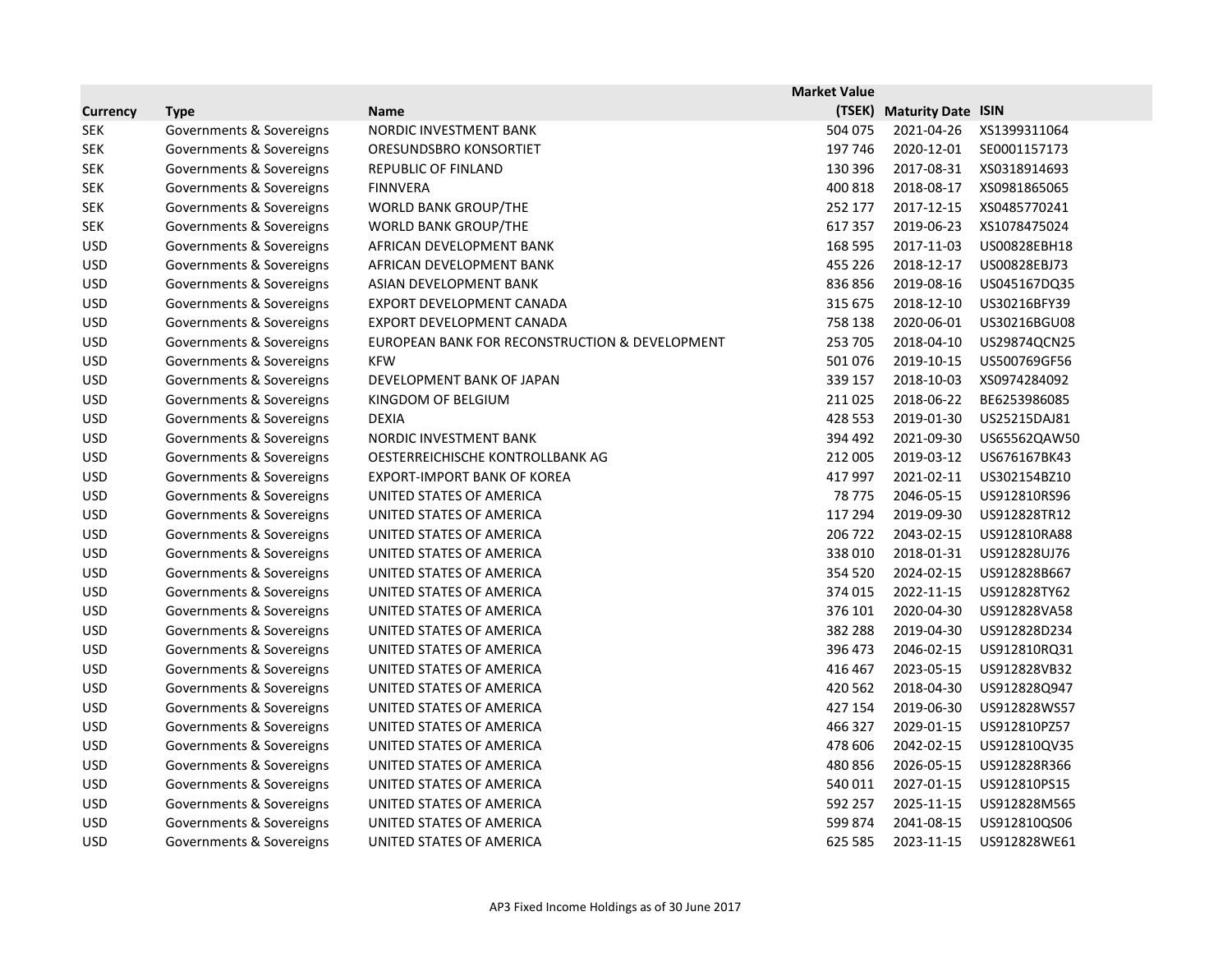|                 |                                    |                                    | <b>Market Value</b> |                           |                |
|-----------------|------------------------------------|------------------------------------|---------------------|---------------------------|----------------|
| <b>Currency</b> | <b>Type</b>                        | <b>Name</b>                        | (TSEK)              | <b>Maturity Date ISIN</b> |                |
| <b>USD</b>      | Governments & Sovereigns           | UNITED STATES OF AMERICA           | 639 548             | 2021-01-15                | US912828PP91   |
| <b>USD</b>      | Governments & Sovereigns           | UNITED STATES OF AMERICA           | 670 581             | 2028-04-15                | US912810FD55   |
| <b>USD</b>      | Governments & Sovereigns           | UNITED STATES OF AMERICA           | 683858              | 2043-05-15                | US912810RB61   |
| <b>USD</b>      | Governments & Sovereigns           | UNITED STATES OF AMERICA           | 685 955             | 2045-08-15                | US912810RN00   |
| <b>USD</b>      | Governments & Sovereigns           | UNITED STATES OF AMERICA           | 687 540             | 2021-09-30                | US912828F213   |
| <b>USD</b>      | Governments & Sovereigns           | UNITED STATES OF AMERICA           | 706 083             | 2041-05-15                | US912810QQ40   |
| <b>USD</b>      | Governments & Sovereigns           | UNITED STATES OF AMERICA           | 717372              | 2041-11-15                | US912810QT88   |
| <b>USD</b>      | Governments & Sovereigns           | UNITED STATES OF AMERICA           | 742 653             | 2044-11-15                | US912810RJ97   |
| <b>USD</b>      | Governments & Sovereigns           | UNITED STATES OF AMERICA           | 758 824             | 2042-08-15                | US912810QX90   |
| <b>USD</b>      | Governments & Sovereigns           | UNITED STATES OF AMERICA           | 763 554             | 2026-01-15                | US912810FS25   |
| <b>USD</b>      | Governments & Sovereigns           | UNITED STATES OF AMERICA           | 768 406             | 2024-07-15                | US912828WU04   |
| <b>USD</b>      | Governments & Sovereigns           | UNITED STATES OF AMERICA           | 789 140             | 2040-02-15                | US912810QE10   |
| <b>USD</b>      | Governments & Sovereigns           | UNITED STATES OF AMERICA           | 809 296             | 2024-01-15                | US912828B253   |
| <b>USD</b>      | Governments & Sovereigns           | UNITED STATES OF AMERICA           | 821 335             | 2044-02-15                | US912810RF75   |
| <b>USD</b>      | Governments & Sovereigns           | UNITED STATES OF AMERICA           | 822 895             | 2029-04-15                | US912810FH69   |
| <b>USD</b>      | Governments & Sovereigns           | UNITED STATES OF AMERICA           | 849 547             | 2020-10-31                | US912828WC06   |
| <b>USD</b>      | Governments & Sovereigns           | UNITED STATES OF AMERICA           | 863 052             | 2020-08-31                | US912828VV95   |
| <b>USD</b>      | Governments & Sovereigns           | UNITED STATES OF AMERICA           | 882 340             | 2020-04-15                | US912828K338   |
| <b>USD</b>      | Governments & Sovereigns           | UNITED STATES OF AMERICA           | 888019              | 2041-02-15                | US912810QP66   |
| <b>USD</b>      | Governments & Sovereigns           | UNITED STATES OF AMERICA           | 906 503             | 2021-12-31                | US912828G872   |
| <b>USD</b>      | Governments & Sovereigns           | UNITED STATES OF AMERICA           | 944 396             | 2021-02-28                | US912828B907   |
| <b>USD</b>      | Governments & Sovereigns           | UNITED STATES OF AMERICA           | 949 407             | 2021-04-30                | US912828WG10   |
| <b>USD</b>      | Governments & Sovereigns           | UNITED STATES OF AMERICA           | 1008 565            | 2025-05-15                | US912828XB14   |
| <b>USD</b>      | Governments & Sovereigns           | UNITED STATES OF AMERICA           | 1048480             | 2023-08-15                | US912828VS66   |
| <b>USD</b>      | Governments & Sovereigns           | UNITED STATES OF AMERICA           | 1083527             | 2024-05-15                | US912828WJ58   |
| <b>USD</b>      | Governments & Sovereigns           | UNITED STATES OF AMERICA           | 1 190 832           | 2024-11-15                | US912828G385   |
| <b>USD</b>      | Governments & Sovereigns           | UNITED STATES OF AMERICA           | 1 274 199           | 2018-08-31                | US912828RE27   |
| <b>USD</b>      | Governments & Sovereigns           | UNITED STATES OF AMERICA           | 1 275 521           | 2023-02-15                | US912828UN88   |
| <b>USD</b>      | Governments & Sovereigns           | UNITED STATES OF AMERICA           | 1 297 081           | 2021-06-30                | US912828WR74   |
| <b>USD</b>      | Governments & Sovereigns           | UNITED STATES OF AMERICA           |                     | 1 348 460 2018-12-15      | US912828N225   |
| <b>USD</b>      | Governments & Sovereigns           | UNITED STATES OF AMERICA           | 1 3 6 5 0 5 7       | 2019-04-15                | US912828C996   |
| <b>USD</b>      | Governments & Sovereigns           | UNITED STATES OF AMERICA           | 1417483             | 2023-01-15                | US912828UH11   |
| <b>USD</b>      | Governments & Sovereigns           | UNITED STATES OF AMERICA           | 1502267             | 2022-01-15                | US912828SA95   |
| <b>USD</b>      | Governments & Sovereigns           | UNITED STATES OF AMERICA           | 1537932             | 2022-07-31                | US912828XQ82   |
| <b>USD</b>      | Governments & Sovereigns           | UNITED STATES OF AMERICA           | 1762214             | 2025-01-15                | US912810FR42   |
| <b>USD</b>      | <b>Insurance-Linked Securities</b> | <b>Insurance-Linked Securities</b> | 3 376 389           |                           |                |
| <b>EUR</b>      | Mortgages & Agencies               | <b>TROPHI AB</b>                   | 730 601             | 2025-12-31                |                |
| <b>SEK</b>      | Mortgages & Agencies               | HEMSÖ INTRESSENTER                 | 582 540             | 2023-12-31                | SEREVERSHEMSO9 |